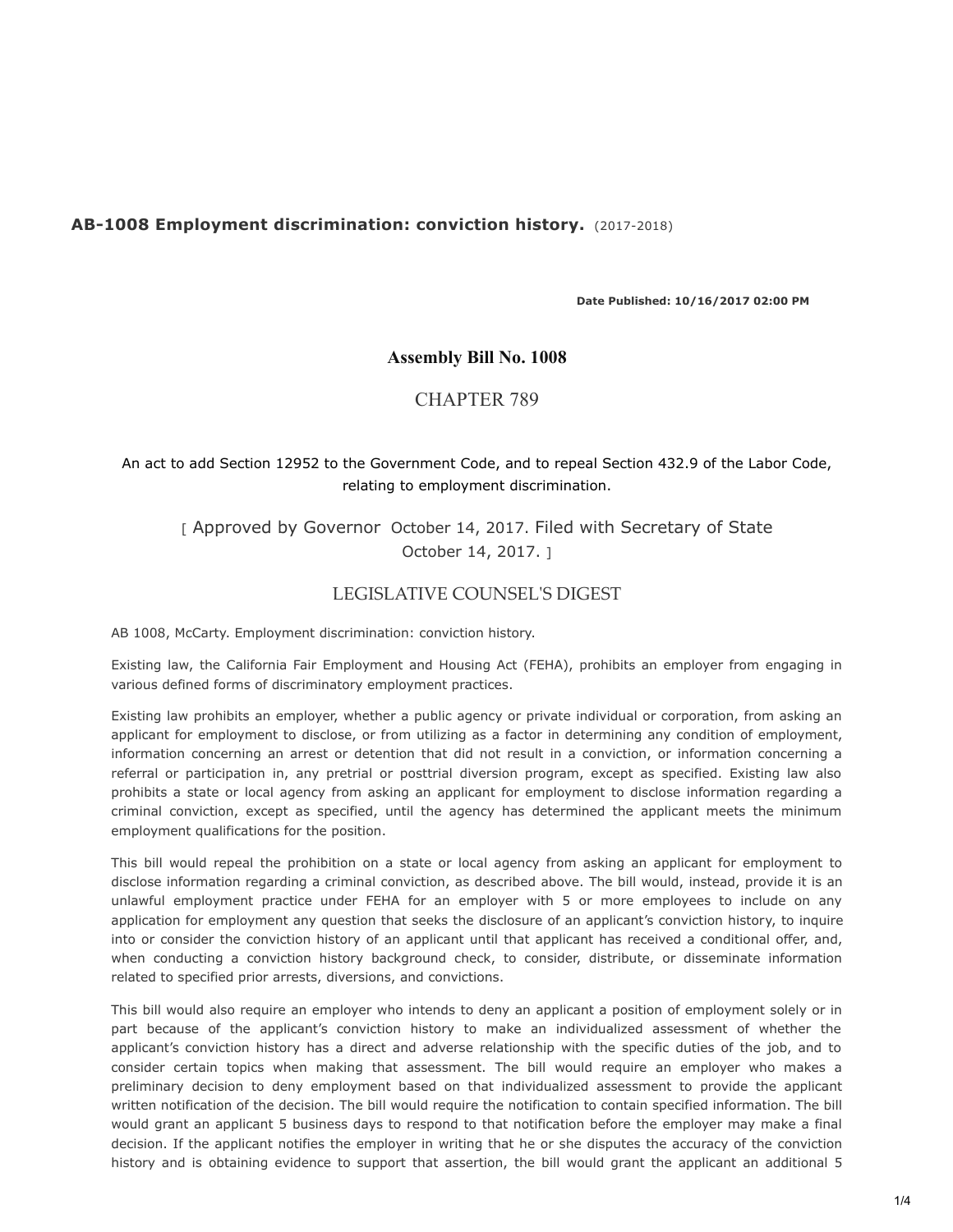business days to respond to the notice. The bill would require an employer to consider information submitted by the applicant before making a final decision. The bill would require an employer who has made a final decision to deny employment to the applicant to notify the applicant in writing of specified topics. The bill would exempt specified positions of employment from the provisions of the bill.

Vote: majority Appropriation: no Fiscal Committee: yes Local Program: no

# THE PEOPLE OF THE STATE OF CALIFORNIA DO ENACT AS FOLLOWS:

**SECTION 1.** The Legislature finds and declares all of the following:

(a) In 2013, the State of California passed historic legislation to reduce barriers to employment for people with conviction histories, and to decrease unemployment in communities with concentrated numbers of people with conviction histories, recognizing that these barriers are matters of statewide concern. The Ban the Box law passed in 2013 applied to state agencies, all cities and counties, including charter cities and charter counties, and special districts.

(b) In 2015, President Obama directed all federal agencies to "Ban the Box" and refrain from asking applicants about their convictions on the initial job application.

(c) Nationwide, 29 states and over 150 cities and counties have adopted a "Ban the Box" law, and over 300 companies have signed the White House Fair Chance hiring pledge.

(d) Nine states and 15 major cities, including Los Angeles and San Francisco, have adopted fair chance hiring laws that cover both public and private sector employers. Over 20 percent of the United States population now lives in a state or locality that prohibits private employers from inquiring into an applicant's record at the start of the hiring process.

(e) Since 2013, when Assembly Bill 218 was signed into law, five states have adopted fair chance hiring laws that cover private employers, Connecticut, Illinois, New Jersey, Oregon, and Vermont, as well as several major cities, including Baltimore, New York City, Philadelphia, and Austin, Texas.

(f) Roughly seven million Californians, or nearly one in three adults, have an arrest or conviction record that can significantly undermine their efforts to obtain gainful employment.

(g) Experts have found that employment is essential to helping formerly incarcerated people support themselves and their families, that a job develops prosocial behavior, strengthens community ties, enhances self-esteem, and improves mental health, all of which reduce recidivism. These effects are strengthened the longer the person holds the job, and especially when it pays more than minimum wage.

(h) Experts have found that people with conviction records have lower rates of turnover and higher rates of promotion on the job and that the personal contact with potential employees can reduce the negative stigma of a conviction by approximately 15 percent.

**SEC. 2.** Section 12952 is added to the Government Code, to read:

 **12952.** (a) Except as provided in subdivision (d), it is an unlawful employment practice for an employer with five or more employees to do any of the following:

(1) To include on any application for employment, before the employer makes a conditional offer of employment to the applicant, any question that seeks the disclosure of an applicant's conviction history.

(2) To inquire into or consider the conviction history of the applicant, including any inquiry about conviction history on any employment application, until after the employer has made a conditional offer of employment to the applicant.

(3) To consider, distribute, or disseminate information about any of the following while conducting a conviction history background check in connection with any application for employment:

(A) Arrest not followed by conviction, except in the circumstances as permitted in paragraph (1) of subdivision (a) and subdivision (f) of Section 432.7 of the Labor Code.

(B) Referral to or participation in a pretrial or posttrial diversion program.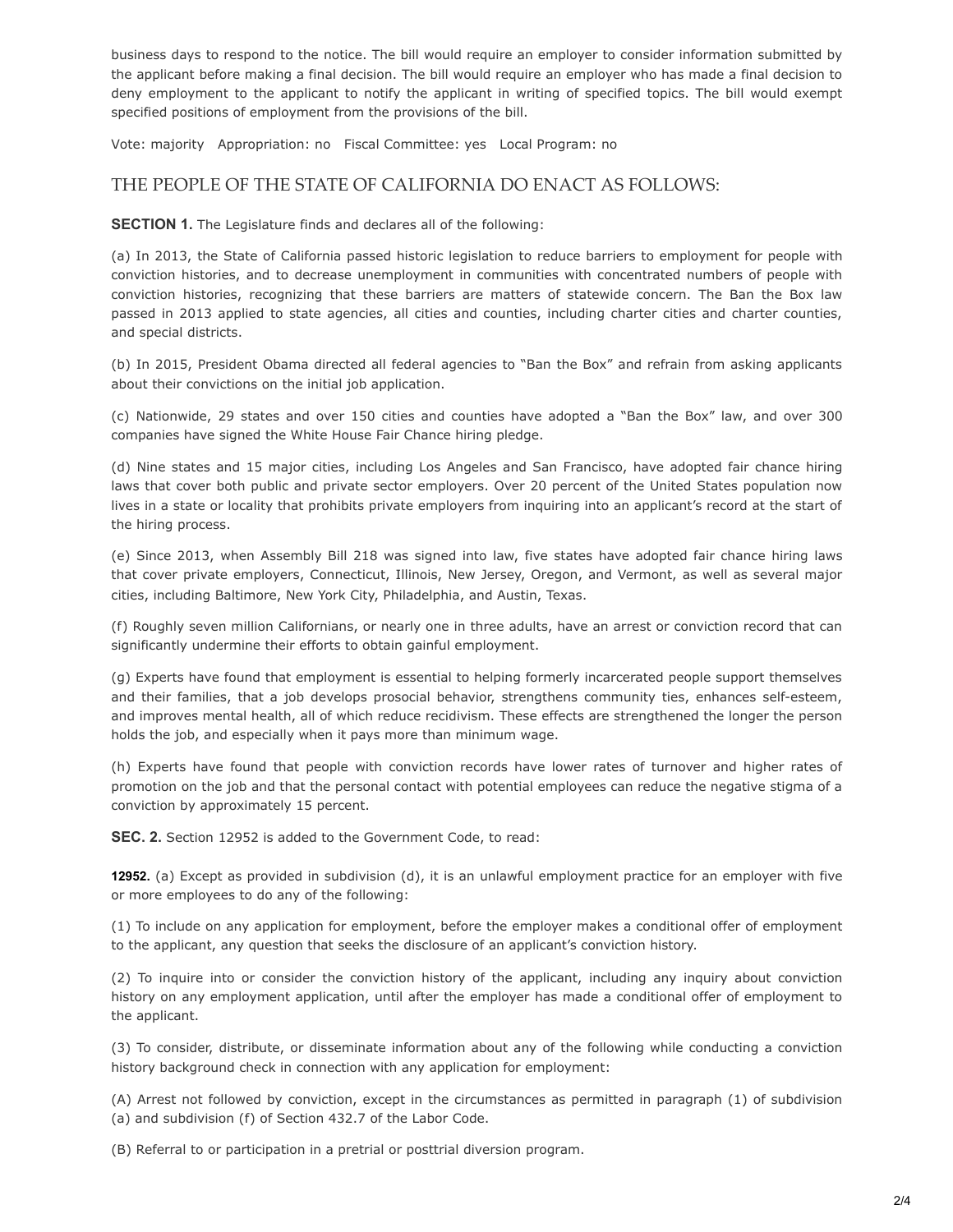(C) Convictions that have been sealed, dismissed, expunged, or statutorily eradicated pursuant to law.

(4) To interfere with, restrain, or deny the exercise of, or the attempt to exercise, any right provided under this section.

(b) This section shall not be construed to prevent an employer from conducting a conviction history background check not in conflict with the provisions of subdivision (a).

 (c) (1) (A) An employer that intends to deny an applicant a position of employment solely or in part because of the applicant's conviction history shall make an individualized assessment of whether the applicant's conviction history has a direct and adverse relationship with the specific duties of the job that justify denying the applicant the position. In making the assessment described in this paragraph, the employer shall consider all of the following:

(i) The nature and gravity of the offense or conduct.

(ii) The time that has passed since the offense or conduct and completion of the sentence.

(iii) The nature of the job held or sought.

(B) An employer may, but is not required to, commit the results of this individualized assessment to writing.

(2) If the employer makes a preliminary decision that the applicant's conviction history disqualifies the applicant from employment, the employer shall notify the applicant of this preliminary decision in writing. That notification may, but is not required to, justify or explain the employer's reasoning for making the preliminary decision. The notification shall contain all of the following:

(A) Notice of the disqualifying conviction or convictions that are the basis for the preliminary decision to rescind the offer.

(B) A copy of the conviction history report, if any.

(C) An explanation of the applicant's right to respond to the notice of the employer's preliminary decision before that decision becomes final and the deadline by which to respond. The explanation shall inform the applicant that the response may include submission of evidence challenging the accuracy of the conviction history report that is the basis for rescinding the offer, evidence of rehabilitation or mitigating circumstances, or both.

(3) The applicant shall have at least five business days to respond to the notice provided to the applicant under paragraph (2) before the employer may make a final decision. If, within the five business days, the applicant notifies the employer in writing that the applicant disputes the accuracy of the conviction history report that was the basis for the preliminary decision to rescind the offer and that the applicant is taking specific steps to obtain evidence supporting that assertion, then the applicant shall have five additional business days to respond to the notice.

(4) The employer shall consider information submitted by the applicant pursuant to paragraph (3) before making a final decision.

(5) If an employer makes a final decision to deny an application solely or in part because of the applicant's conviction history, the employer shall notify the applicant in writing of all the following:

(A) The final denial or disqualification. The employer may, but is not required to, justify or explain the employer's reasoning for making the final denial or disqualification.

(B) Any existing procedure the employer has for the applicant to challenge the decision or request reconsideration.

(C) The right to file a complaint with the department.

(d) This section does not apply in any of the following circumstances:

(1) To a position for which a state or local agency is otherwise required by law to conduct a conviction history background check.

(2) To a position with a criminal justice agency, as defined in Section 13101 of the Penal Code.

(3) To a position as a Farm Labor Contractor, as described in Section 1685 of the Labor Code.